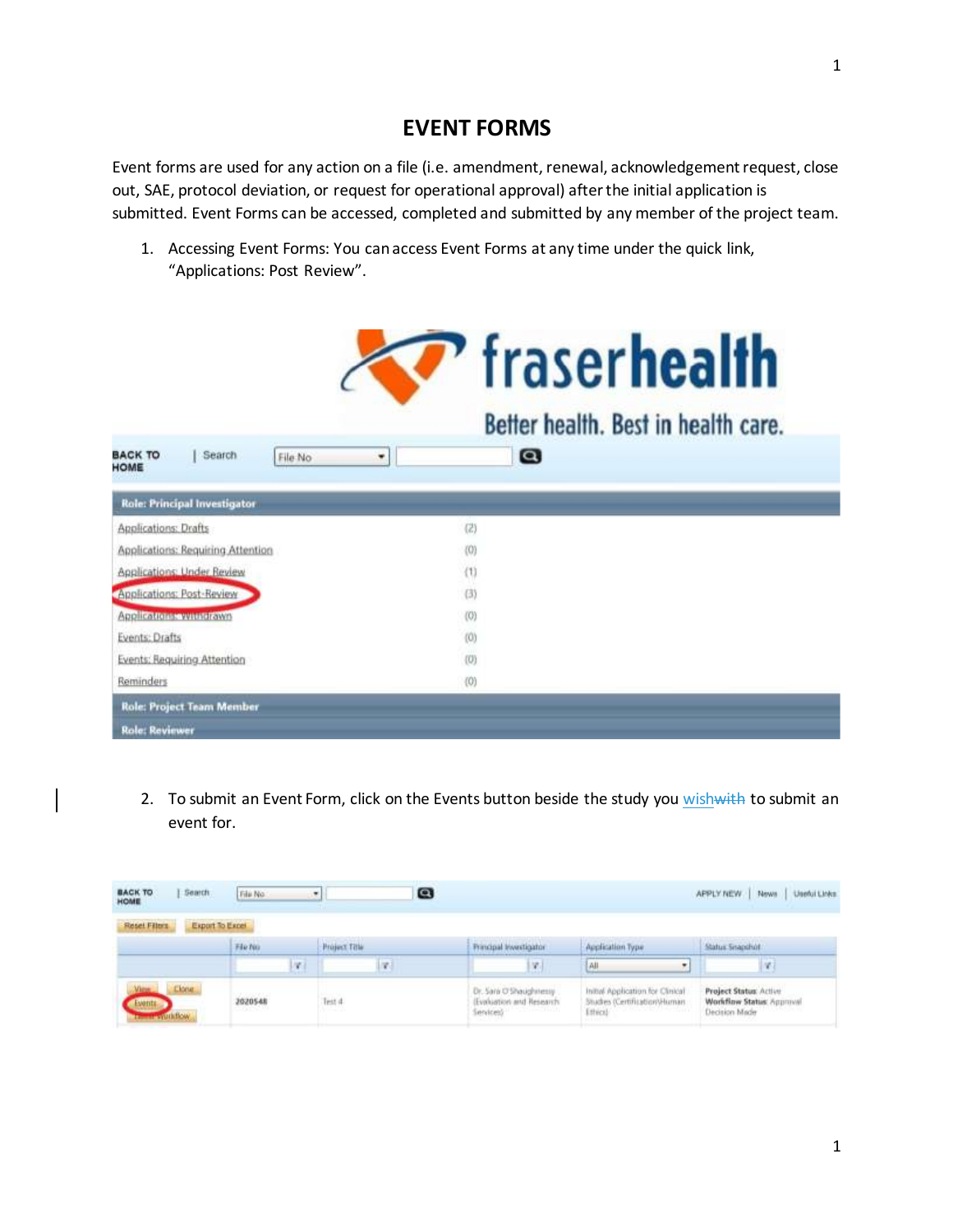## 3. Select the Event form that corresponds to the post-approval submission

| HOME | <b>BACK TO</b><br><b>Bearch</b>                          | File No<br>۰                                                                                                                                                                                                                                                                                                                                                                                                                                                                                               | $\bullet$                                                                                                                                          | APPLY NEW<br>Lineful Links<br>News.                                                                                                                                                                                                                                                                                                                                                                                                                                                                                                       |  |  |
|------|----------------------------------------------------------|------------------------------------------------------------------------------------------------------------------------------------------------------------------------------------------------------------------------------------------------------------------------------------------------------------------------------------------------------------------------------------------------------------------------------------------------------------------------------------------------------------|----------------------------------------------------------------------------------------------------------------------------------------------------|-------------------------------------------------------------------------------------------------------------------------------------------------------------------------------------------------------------------------------------------------------------------------------------------------------------------------------------------------------------------------------------------------------------------------------------------------------------------------------------------------------------------------------------------|--|--|
|      | <b>Create New Event</b>                                  |                                                                                                                                                                                                                                                                                                                                                                                                                                                                                                            |                                                                                                                                                    |                                                                                                                                                                                                                                                                                                                                                                                                                                                                                                                                           |  |  |
|      | Event Form Name                                          | Description                                                                                                                                                                                                                                                                                                                                                                                                                                                                                                |                                                                                                                                                    |                                                                                                                                                                                                                                                                                                                                                                                                                                                                                                                                           |  |  |
|      |                                                          |                                                                                                                                                                                                                                                                                                                                                                                                                                                                                                            |                                                                                                                                                    |                                                                                                                                                                                                                                                                                                                                                                                                                                                                                                                                           |  |  |
|      | Acknowledgement<br>Request                               |                                                                                                                                                                                                                                                                                                                                                                                                                                                                                                            |                                                                                                                                                    | Acknowledgement flequents should be submitted in instances where the Investigator or Sponsor requires acknowledgement that the THREB has received specific information.                                                                                                                                                                                                                                                                                                                                                                   |  |  |
|      | Amendment Request                                        |                                                                                                                                                                                                                                                                                                                                                                                                                                                                                                            | Use this event form to submit changes to the study procedures, documents, team members, funding, etc., after the initial approval,                 |                                                                                                                                                                                                                                                                                                                                                                                                                                                                                                                                           |  |  |
|      | Across Returnal Received                                 | All studies must submit an annual renewal pricey to the expiry date of the approval certificate.                                                                                                                                                                                                                                                                                                                                                                                                           |                                                                                                                                                    |                                                                                                                                                                                                                                                                                                                                                                                                                                                                                                                                           |  |  |
|      | <b>Protocol Deviation</b><br>Report                      | A protocol-deviation is an unanticipated or unintentional divergence or departure from the expected conduct of an approved study that is not consistent with the current.<br>research protocol, convert document or study addends. Protocol deviations must be reported to the FHREE if they: 1) expose participants to potential increased risk; 2)<br>compromise the integrity of the study. 3) are repetitive in nature; 4) alter participant eligibility, or 5) affect the privacy of the participant. |                                                                                                                                                    |                                                                                                                                                                                                                                                                                                                                                                                                                                                                                                                                           |  |  |
|      | Study Close-Dut Request                                  |                                                                                                                                                                                                                                                                                                                                                                                                                                                                                                            | Studies in which all procedures related to human participants (including data collection) are complete may be closed out.                          |                                                                                                                                                                                                                                                                                                                                                                                                                                                                                                                                           |  |  |
|      | Local Serious Adverse<br>Event - Initial Region          | procedured must be reported to the FHREB.                                                                                                                                                                                                                                                                                                                                                                                                                                                                  |                                                                                                                                                    | Local Serious Adverse Events that meet the definition of unanticipated problem (i.e., unexpected and related/possibly related/possibly related to the investigational product or study                                                                                                                                                                                                                                                                                                                                                    |  |  |
|      | Change in Conflict of<br>Interest                        |                                                                                                                                                                                                                                                                                                                                                                                                                                                                                                            | recognized, disclosed, and assessed. Any changes to the conflict of interest status of the study investigators must be submitted for niview.       | Conflicts of interest in research are situations where someone's personal interests (financial, career, or other)could compromise or could be perceived to compromise the<br>objective conduct of research or integrity of the data. Conflicts of interest can arise naturally from an Investigator's engagement inside and suitable the Health Authority, and<br>the more existence of a COI or the perception of a COI does not necessarily imply wrong doing on anyone's part, Nonetheless, real, potential, and perceived COI must be |  |  |
|      | <b>Local Serious Adverse</b><br>Event - Follow Up Report |                                                                                                                                                                                                                                                                                                                                                                                                                                                                                                            | Submit this furm if new information regarding a previously reported local serious adverse event has arisen (e.g. the SAE has been resolved, etc.). |                                                                                                                                                                                                                                                                                                                                                                                                                                                                                                                                           |  |  |

4. Event Info Tab: In the "Notes" sections, add any comments related to the submission, as required (e.g. if an amendment to the consent form is required by the study sponsor but the Fraser Health site is closed to requirement, indicate so here).

| <b>Project Title: Test 4</b><br>Save | Event: Amendment File No: 2020548 - Ref No: 11<br>PI: O'Shaughnessy Sara(Evaluation and Research Services)<br><b>Close</b><br>Print | <b>Export to Word</b> | <b>Export to PDF</b> | Submit |
|--------------------------------------|-------------------------------------------------------------------------------------------------------------------------------------|-----------------------|----------------------|--------|
| Event Info                           | * Amendment Request                                                                                                                 | Attachments           | Logs                 | Errors |
| Note(s)                              |                                                                                                                                     |                       |                      |        |

5. Complete the Event Form specific tabs. Required questions are indicated with an \*. If any required questions have been missed, an Error tab will appear listing the required questions that have been missed.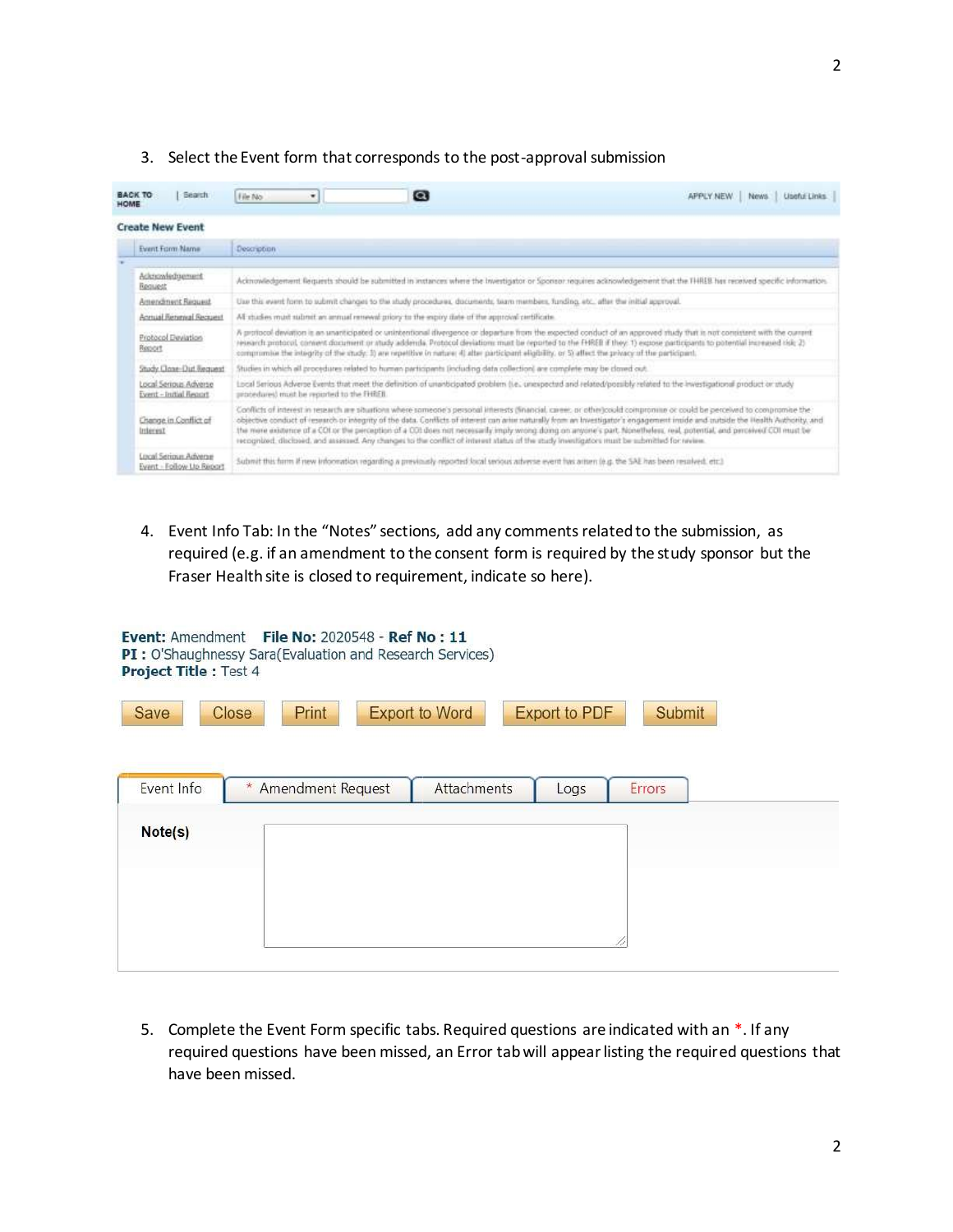- 6. Upload all study documents (protocol, consent, etc.) in the Attachments tab. Attachments may be Word documents, Excel spreadsheets, PDFs, jpeg files, etc. The maximum size ROMEO allows is 5MB. For larger files, compress t he file or simply break the file into pieces equal to or less than the maximum size allowable, and clearly label each piece (e.g., Part 1 of  $5 - IB$ ).
	- a. Do not attach files that include the following characters in the file name: ", # %  $8 * : \langle \rangle$  $? / || |$   $\sim$
	- b. Do not use the period character in the he middle of a file name, or at either the start or end of a file name
	- c. File names should not exceed 128 characters

| Save       | Print<br>Close    | <b>Export to Word</b> | Export to PDF | Submit |
|------------|-------------------|-----------------------|---------------|--------|
| Event Info | Amendment Request | Attachments           | Logs          | Errors |

NOTE: The maximum individual attachment size is SMB. All attachments larger than 5MB will stall the system, and your da However, you may upload multiple attachments, provided that each is no larger than 5MB.

- 7. Any member of the study team can submit an Event Form in the ROMEO portal. The PI should maintain a delegation of authority log for the study indicating which team members have been delegated responsibility for this task.
- 8. Tracking the Event Form: To check the status of the Event Form, click "Applications Post Review" and then click on "Events". Event Forms that were started and saved, but not submitted will appear under "Events: Drafts". Once the Event Form has been submitted, it will move down to "Events: Under Review". You will be able to view the Event, but will no longer be able to edit it.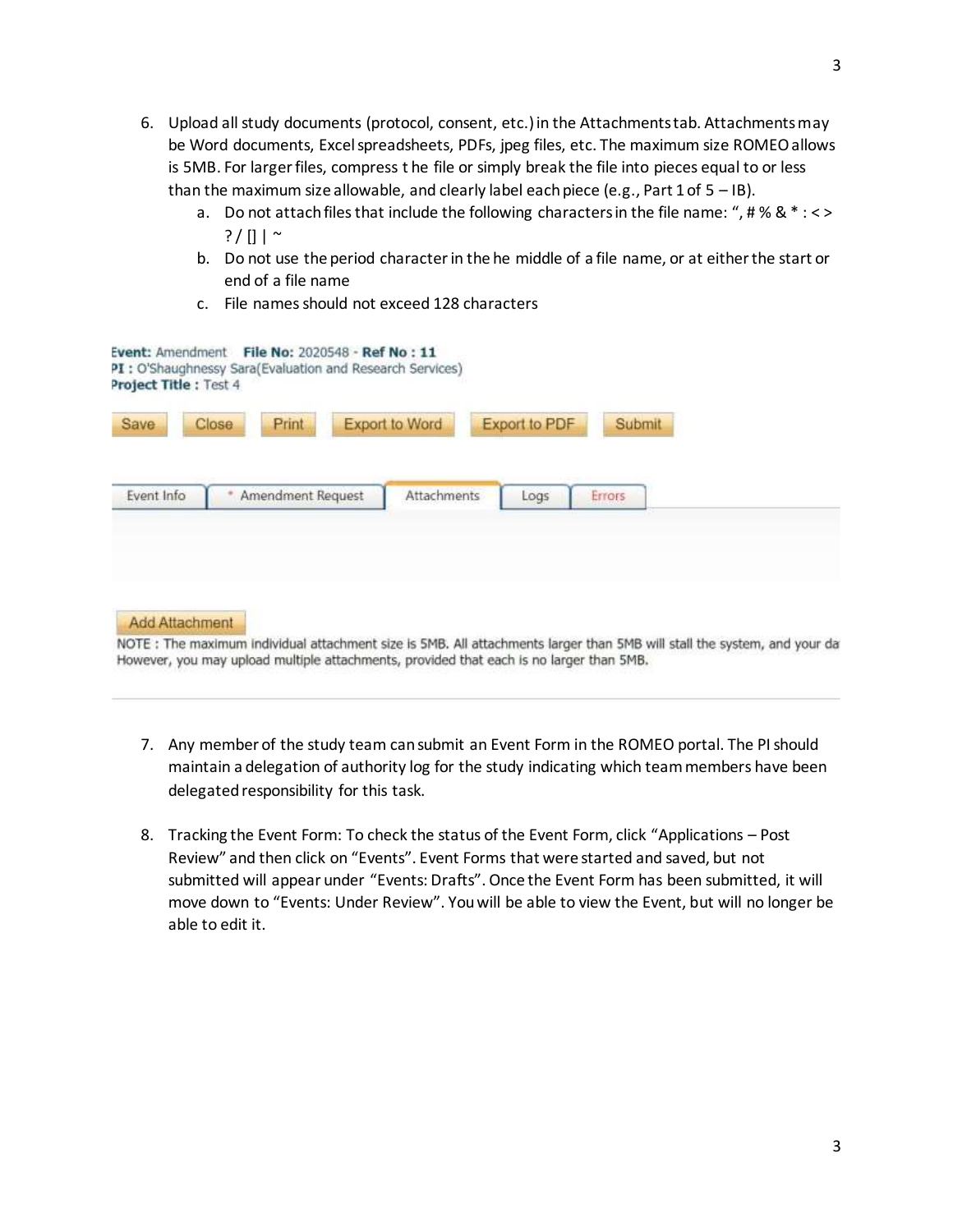9. Event Status: Once submitted, the Event Status is marked as "Submitted by Researcher". After it is assigned for review by the FHREB, the status will be updated to "Pending".

| <b>Events: Drafts</b>                                          |                       |                               |                       |                         |
|----------------------------------------------------------------|-----------------------|-------------------------------|-----------------------|-------------------------|
|                                                                | Event No.             | Event Category                | <b>Event Form</b>     | Comments                |
| <b>View Event</b><br><b>Edit</b><br>Delete:<br>Latest Workflow | 2020548 - Ref No : 11 | Amendment                     | Americansk Request    |                         |
| <b>Tents Requiring Attention</b>                               |                       |                               |                       |                         |
| <b>Teents: Under Review</b>                                    |                       |                               |                       |                         |
|                                                                | Event No              | Event-Category.               | Event Submission Date | <b>Event Status</b>     |
| <b>View Event</b><br>Lidest Worldbay                           | 2020548 - 3475        | Amendment (Amendment Request) | 3031/08/09            | Submitted by Researcher |

10. Event Forms – Requiring Attention: If the Event Form requires clarifications or revisions, it will be returned by the REB Office to the research team and can be found under "Events: Requiring Attention".

| <b>Role: Principal Investigator</b>      |     |
|------------------------------------------|-----|
| <b>Applications: Drafts</b>              | (2) |
| <b>Applications: Requiring Attention</b> | (0) |
| <b>Applications: Under Review</b>        | (1) |
| <b>Applications: Post-Review</b>         | (3) |
| <b>Applications: Withdrawn</b>           | (0) |
| Events: Drafts                           | (0) |
| <b>Events: Requiring Attention*</b>      | (1) |
| Reminders                                | (0) |